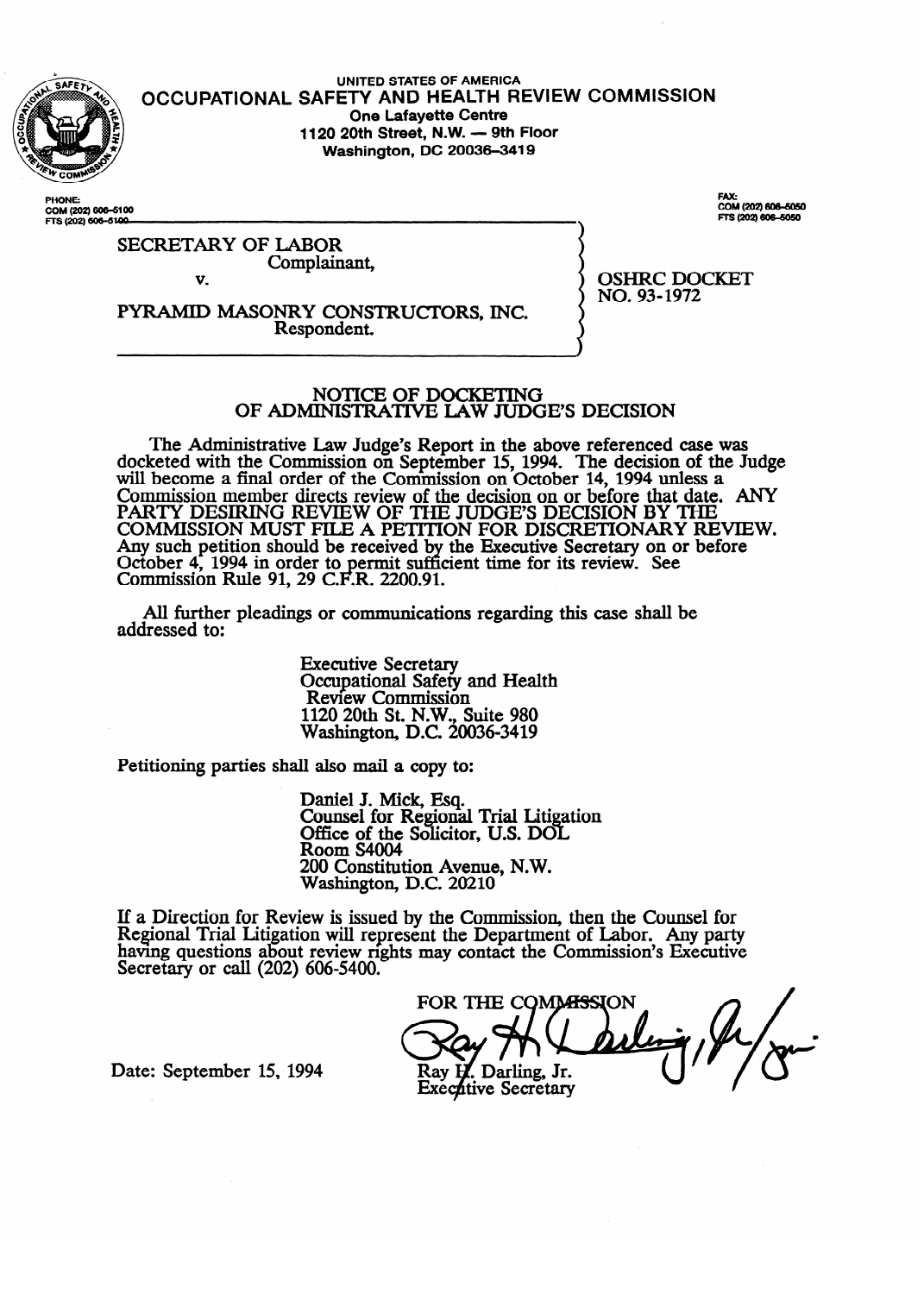#### **DOCKET NO. 93-1972**

## **NOTICE IS GIVEN TO THE FOLLOWING:**

Daniel J. Mick, Esq. Counsel for Regional Trial Litigation Office of the Solicitor, U.S. DOL Room S4004 200 Constitution Ave., N.W. Washington, D.C. 20210

Jaylynn Fortney Regional Solicitor Office of the Solicitor, U.S. DOL Suite 339 1371 Peachtree Street, N.E. Atlanta, GA 30309

Dion Y. Kohler, Esquire Ogletree, Deakins, Nash, Smoak & **Stewart** 3800 One Atlantic Center 1201 West Peachtree Street, N. W. Atlanta, GA 30309

Paul L. Brady Administrative Law Judge · Occupational Safety and Health Review Commission Room 240 1365 Peachtree Street, N.E. Atlanta, GA 30309 3119

00107173288:04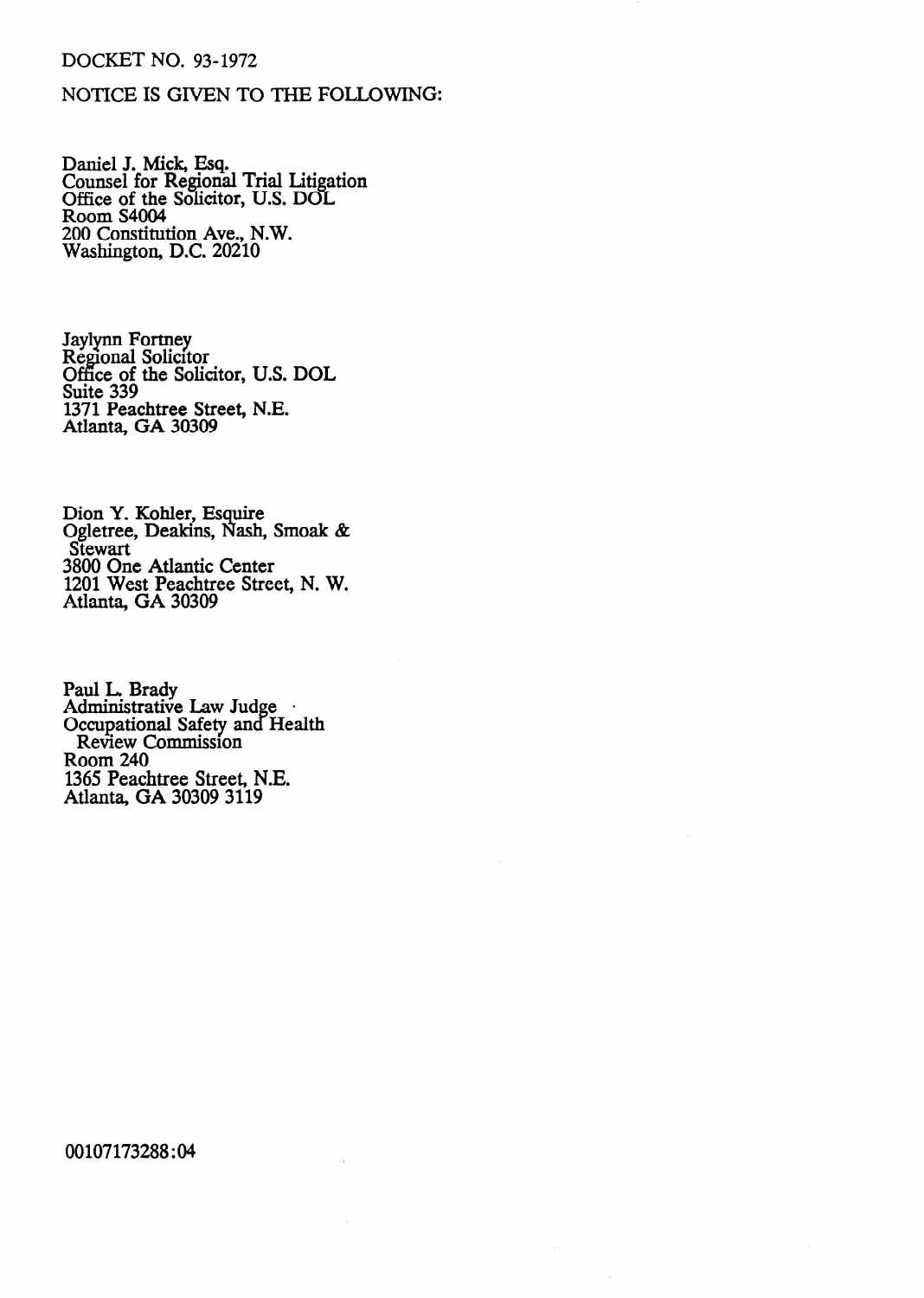

#### **UNITED STATES OF AMERICA**  OCCUPATIONAL SAFETY AND HEALTH REVIEW COMMISSION **1365 PEACHTREE STREET, N.E., SUITE 240 ATLANTA, GEORGIA 30309-3 119**

. .

**PHONE: COM (404) 347-4197 FTS (404) 347-4197**  **FAX. COM (404) 347-0113 FTS (404) 347-0113** 

| SECRETARY OF LABOR,                   |  |
|---------------------------------------|--|
|                                       |  |
| Complainant,                          |  |
|                                       |  |
| V.                                    |  |
| PYRAMID MASONRY CONTRACTORS,<br>INC., |  |
|                                       |  |
|                                       |  |
|                                       |  |
| Respondent.                           |  |
|                                       |  |

**2 • OSHRC Docket No. 93-1972** 

APPEARANCES:

Stanley E. Keen, Esquire Dion Y. Kohler, Esquire U. S. Department of Labor **Atlanta**, Georgia<br>Atlanta, Georgia **Atlanta**, Georgia For Complainant

Office of the Solicitor Ogletree, Deakins, Nash, Smoak & Stewart For Respondent

Before: Administrative Law Judge Paul L. Brady

#### **DECISION AND ORDER**

Respondent, Pyramid Masonry Contractors, Inc. (Pyramid), a masonry contractor, was engaged in laying concrete block and brick on a construction site known as the Galleria project in Atlanta, Georgia. An inspection of the worksite was conducted by the Occupational Safety and Health Administration (OSHA) which resulted in the issuance of two citations.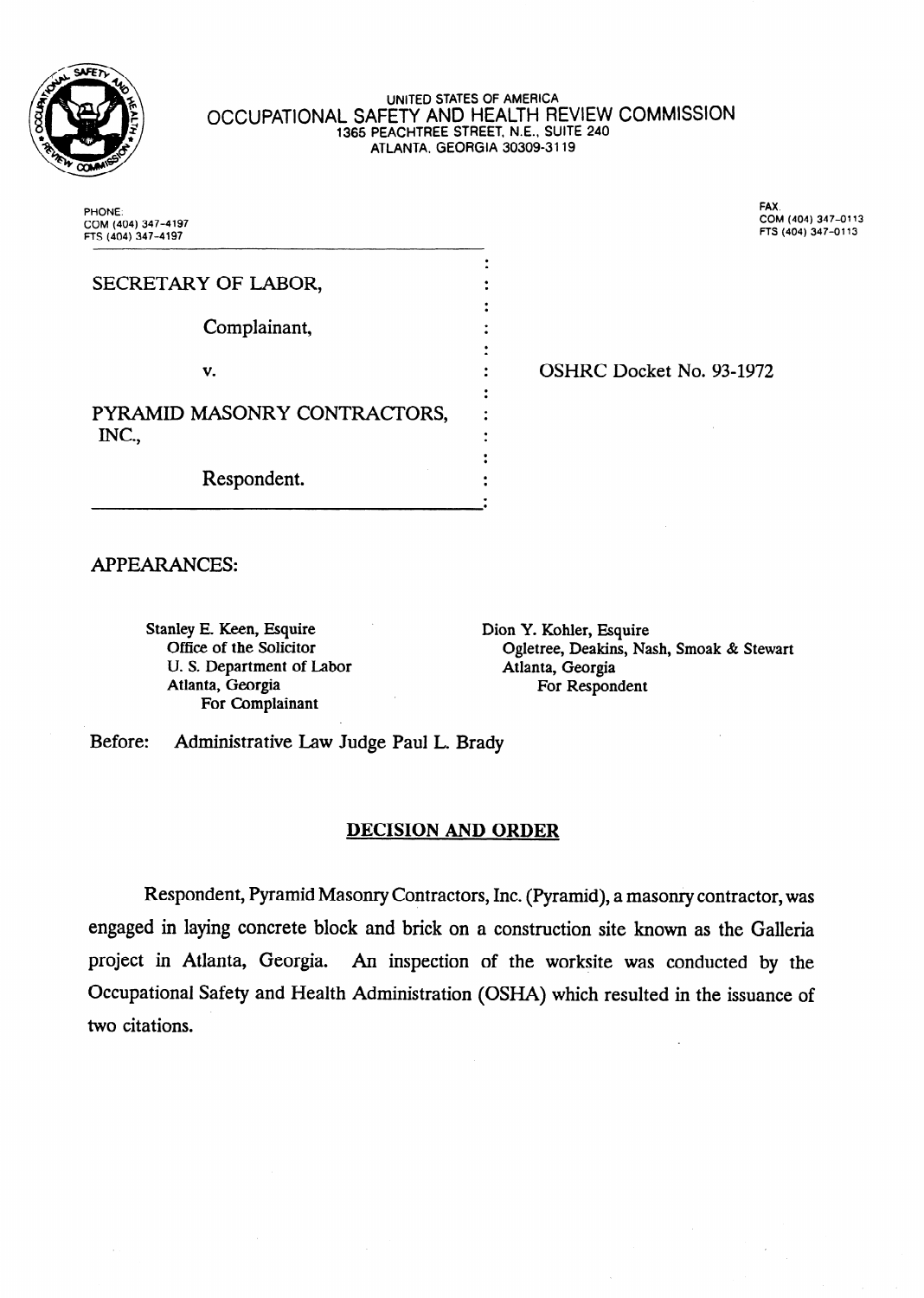The Secretary of Labor (Secretary) dismissed Citation No. 2 and item l(a) of Citation No. 1, leaving in issue the alleged violation of the standard at 29 C.F.R. § 1926.451(d)(6). The standard, which pertains to tubular welded frame scaffolds, states: "Where uplift may occur, panels shall be locked together vertically by pins or other equivalent suitable means." The alleged violation is described in the citation as follows:

Tubular welded frame scaffold(s) were not locked together vertically by pins or other equivalent means:

(a) Construction site, 1 Galleria Parkway, west face of building - The entire erected scaffold was not pinned to keep the panels together.

The Commission has held that in order to establish a violation, the Secretary has the burden to prove by a preponderance of the evidence that:

(1) the standard applies, (2) the employer failed to comply with the terms of the standard, (3) employees had access to the cited condition, and (4) the the standard, (3) employees had access to the cited condition, and (4) the employer know or, with the exercise of reasonable diligence, could have known of the violative condition.

# *Wheeling-Pittsburgh Steel Corporation, 16 BNA OSHC 1780, 1782, 1994 CCH OSHD \\ 30,026* (No. 91-2524, 1994).

The Secretary agrees that "uplift" is not defined in the standards, and the question is whether "uplift may occur" under the facts presented. Compliance Officer Robert Ardizzoni conducted the inspection in this case. He testified that he observed an employee working on a scaffold that was not pinned (Tr. 13). This was not an issue as the parties stipulated the scaffolding was not pinned during the relevant period. Ardizzoni further testified that a Lull Lift was used to deliver material to the scaffold. He explained this was a type of forklift with an extending boom which allowed the placement of material on the scaffold from a distance. In observing the operation and, from his experience, Ardizzoni believed uplift could occur because the forks came so close to the scaffold (Tr. 16-17, 35).

Charles Fleming, a laborer, testified that he performed work on the scaffold and that often the lift operator was required to make adjustments to the height of the forks while

often the lift operator was required to the height of the forks while the forks while  $\eta$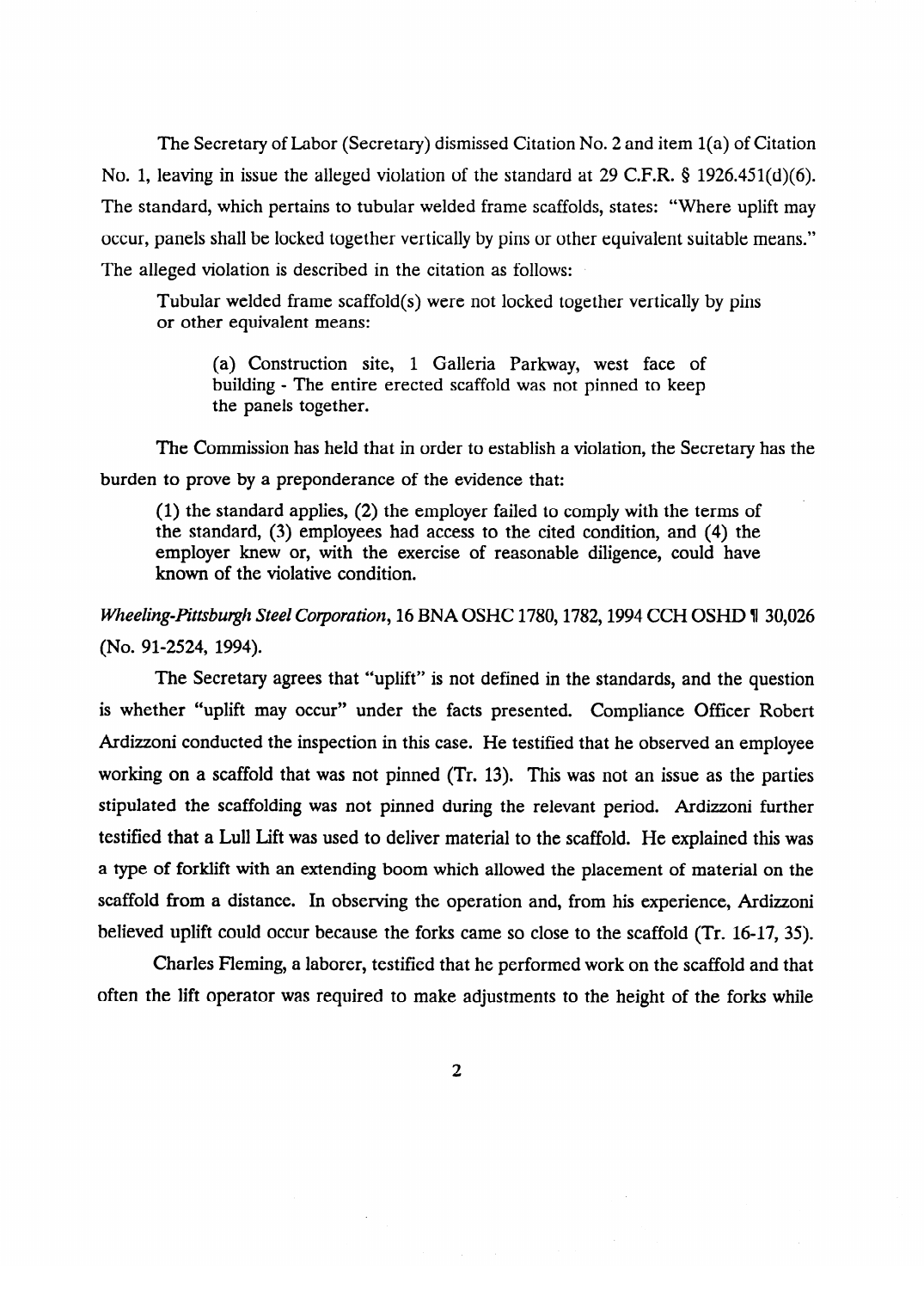they were in close proximity to the scaffold. From time to time the load would bump or hit the scaffold (Tr. 68, 70-72).

Mr. Ardizzoni noted in his testimony that foreman Pat England told him the scaffolding should have been pinned (Tr. 15). It is, therefore, argued that Pyramid admitted uplift may occur. England denied that he told Ardizzoni the scaffolds were supposed to be pinned (Tr. 15). On cross-examination, Ardizzoni acknowledged that England stated at the closing conference that he did not believe the scaffold needed to be pinned because uplift could not occur (Tr. 48). On the basis of the record, Pyramid is not deemed to have admitted that uplift may have occurred.

Mr. John Doherty, president of Pyramid, testified that over the past fourteen years he has been engaged in approximately 1,500 projects with 90 to 95 percent involving multi-stage scaffolds (Tr. 76-77). He testified regarding his experience in the masonry industry and with trade associations, and that he is not aware of any contractor who pins multi-frame scaffolds (Tr. 78-80).

Doherty explained that each frame of the scaffold is approximately 5 feet wide and 6 feet high. The scaffold is secured to the wall at every third frame which is approximately 21 feet wide and 18 feet high. He stated each scaffold is double-braced on the inside as well as the outside. Masons work from outriggers that are attached to the scaffold and located between the scaffold and the wall. Materials are placed on the planked platform areas between the frames (Tr. 87-88).

Mr. Doherty acknowledged that a Lull Lift was used at the construction site. With its transverse carriage feature, the operator can move material on or off the scaffold without moving the vehicle. He explained the operating procedure whereby material is raised slightly above the scaffold planking as it reaches the scaffold. With use of the transverse carriage, it is then moved forward over the planking and lowered. The lifting forks, which are not raised during the procedure, are then retracted. When material is removed from the scaffold platform, the procedure is the same except the forks are raised a few inches off the platform before material is moved away. The material is clear of the scaffold before it is moved away with the transverse carriage (Tr. 88-94).

 $\overline{3}$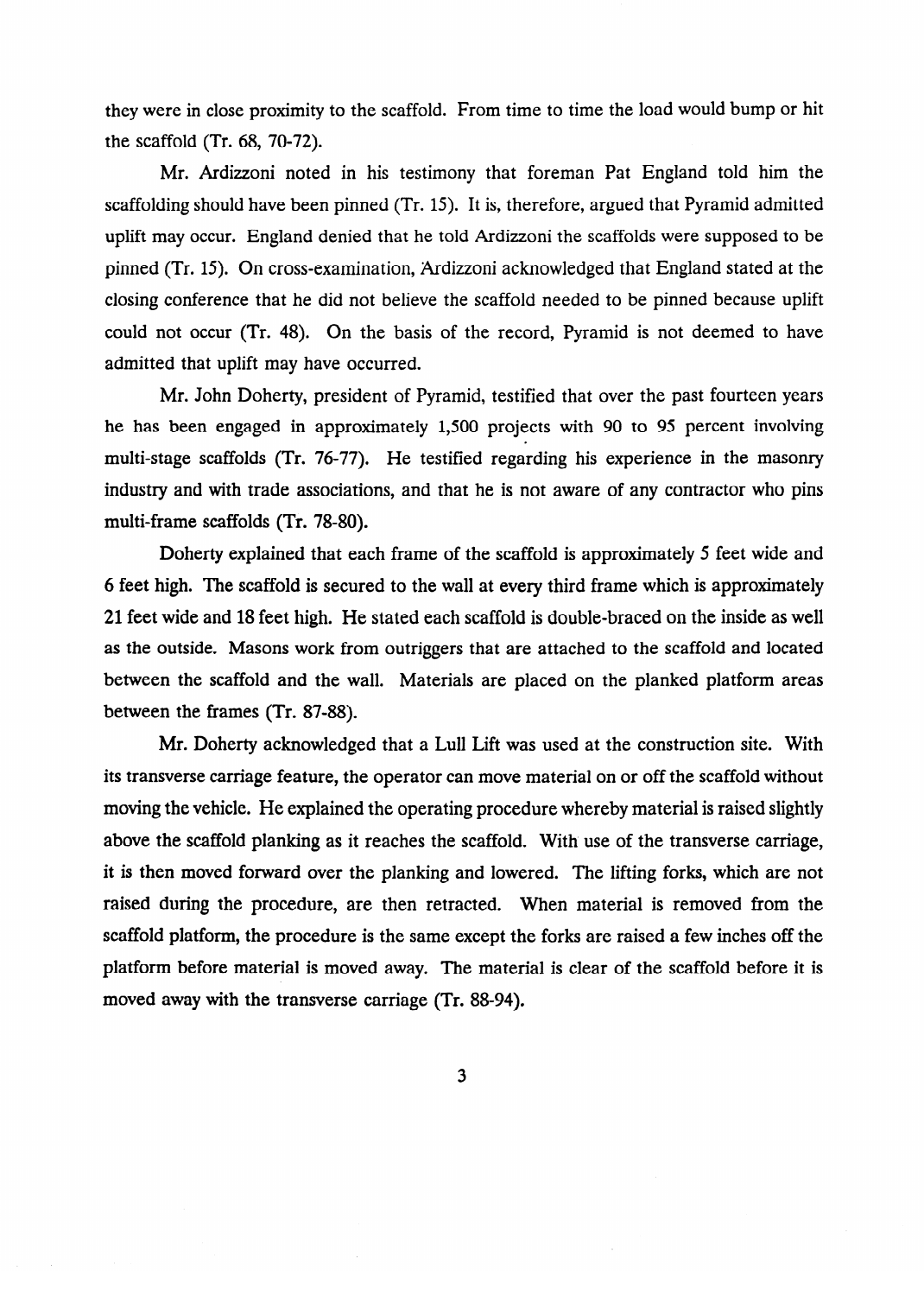In its attempt to show the standard does not apply, Pyramid points out what is necessary in order for uplift to occur. Mr. Doherty states that a pallet carrying material would have to be raised approximately 6 feet before striking the planking on the stage above (assuming it was planked). If this occurred, the planking would be raised but not the scaffold frame because the planking is not secured to the frame. Frames can only be lifted when the planking is raised high enough to raise the cross bracing which is attached to the scaffold frame (Tr. 95). If the frames become dislodged, they would be held in place by the double bracing. In addition, the scaffold is self-supporting because it is attached to the building (Tr. 97-98).

Mr. Doherty pointed out that in the event of a malfunction in the Lull Lift, it would lock in place because there is a safety valve on each hydraulic cylinder on the lift (Tr. 98-99). Pyramid also shows that operators are instructed on the proper operation of the lifts and requires that they are experienced. The operator at the time of the inspection had been employed for twelve years (Tr. 101-102).

The basis for the alleged violation is the operation of the Lull Lift in close proximity to the scaffolds. Mr. Ardizzoni stated: "From my observations and experience in inspecting construction sites, a Lull Lift can and has caused uplift before" (Tr. 35). Although he observed the lift or material contact the scaffold several times, he admitted uplift did not occur (Tr. 33).

Pyramid shows that over the last fourteen years, it has been the subject of approximately thirty OSHA inspections and has not been issued a citation for failure to pin scaffolds (Tr. 81). Doherty states that Pyramid has never had an accident as a result of the Lull Lift striking or raising the scaffold, and he has not heard of this happening in the industry (Tr. 99-100).

The evidence of record is not convincing that uplift may occur under the circumstances of this case. . Likewise, the Secretary has failed to establish, by a preponderance of the evidence, that there was noncompliance with the standard. Also, the evidence fails to disclose employees were exposed to a hazard or that Pyramid knew or could have known of the violative conditions.

 $\overline{\mathbf{4}}$